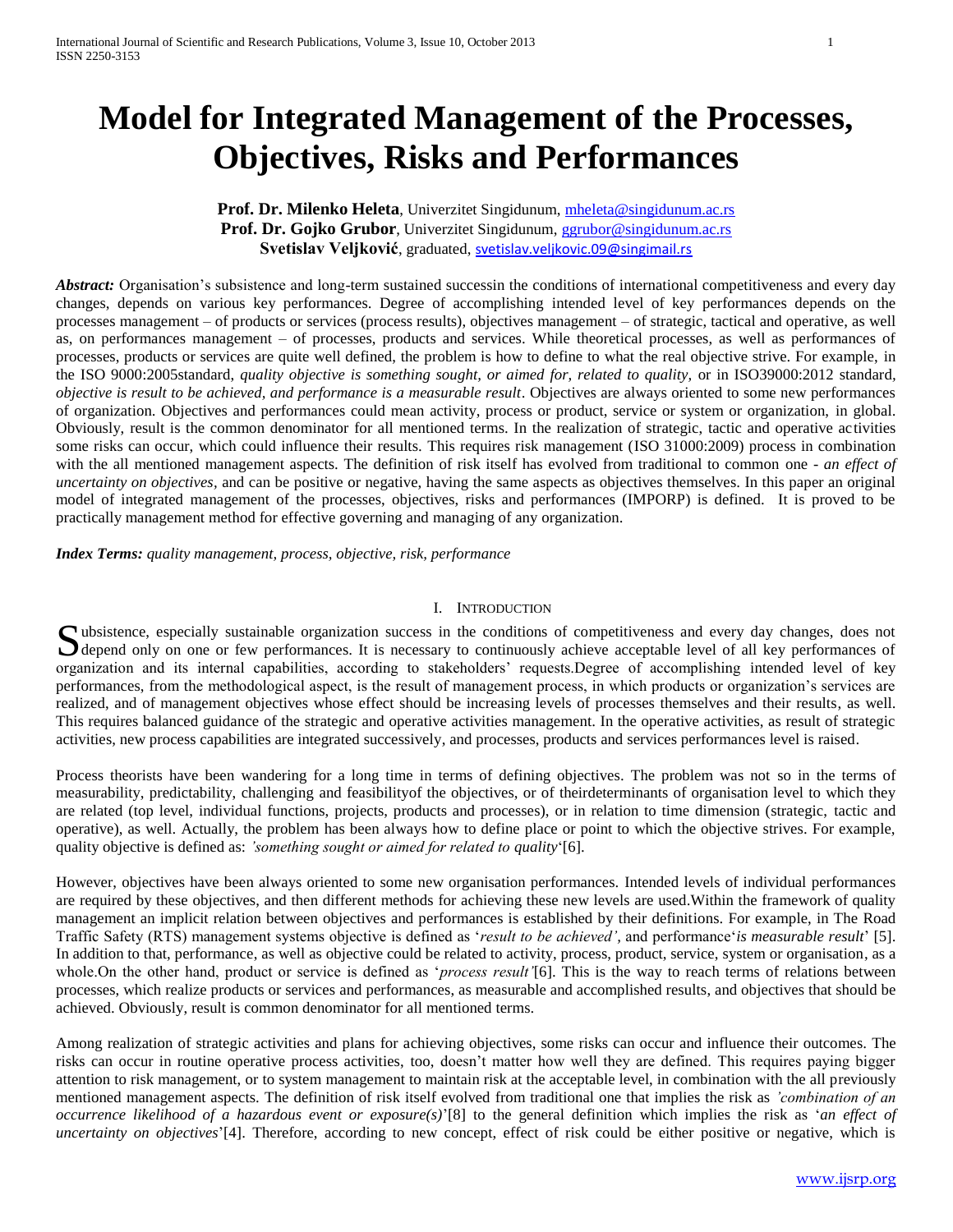International Journal of Scientific and Research Publications, Volume 3, Issue 10, October 2013 2 ISSN 2250-3153

something new comparing to the traditional risk definition relating only to the negative results. New risk definition, like traditional one, is still related to potential events, as well as, to probability of their occurrences and consequences that they cause. Being related to the objectives, the risks have the same aspects as objectives themselves (i.e. national security, financial security, people's and health security, information security, food security, traffic security, environmental security etc.), and they could be applied to different levels or entities (i.e. strategic, functional, project, process or productive).

In the conditions of modern organisation guidance, management should make fast and high – quality decisions. The question is how to coordinate all mentioned components and to accomplish effective management, as well as how could help application of different standards for management systems in that. In this paper a model for integrated management of processes, objectives, risks and performances (IMPROP)is defined. In practice the modelproved to be a good management tool for effective guidance and management of any organisation faced to all challenges[15].

# II. MODEL FOR INTEGRATED MANAGEMENT OF THE PROCESSES, OBJECTIVES, RISKS AND PERFORMANCES

### **2.1 Process input requirement and objectives**

Process organisation is the basic of modern management systems. It includes management, which leads organisation and manages its processes and resources in performances accomplishing. The processes are key factor of modern organisation and they consist of activities and tasks, related to each other in that way they occur logically and accurately without any mistake, and by using the least of resources. They transform customers' requirements at input into products or services at output, adding process values in routine, secure and standard way. The processes integrate the three main attributes of the job - *motivated and trained people*, *techniques and tools*, and *procedures and method* of tasks performing [16]. By standardisation and automation of processes and using information technologies, every organisation can establish its management system structure in such way to function practically without any mistake, safely, reliably and with customers' and other stakeholders' trust. It is possible to establish structure of management system by using process organisations in mentioned way.However, the question is how such management system would function in the practice, containing high level of dynamism, risk and fluctuation?Figure 1 shows a general structure of management system, which consists of management that identifies and coordinates objectives achievement and plan realization, as well as processes and resources that realize products or services at customers' request.



### Figure 1: Management system general structure [10]

In order to be realized for a long term, first, it is necessaryto define precisely input for every process. An input consists of either products or services requirements that customer defines in an order or agreement or some other type of purchase, and of objectives that management should define, as well. Identifying requirements is generally standardized and it includes: requirements specifies by a customer, requirements which a customer did not show, but which are necessary for specified or intended use, regulation and law requirements applied on product, and all additional requirements, which organization considers to be necessary [7]. Processing requirements and their converting to product or service is also regulated by the same standard, and it does not pose any problem. Figure 1 shows simplified key business processes for products/service realization,where process values are added straight way to the customer. In general, all processes in an organization could be classified in four basic types [10]:

- 1. Management processes
- 2. Business processes
- 3. Processes for support (including security processes), and
- 4. Innovation and improvement processes.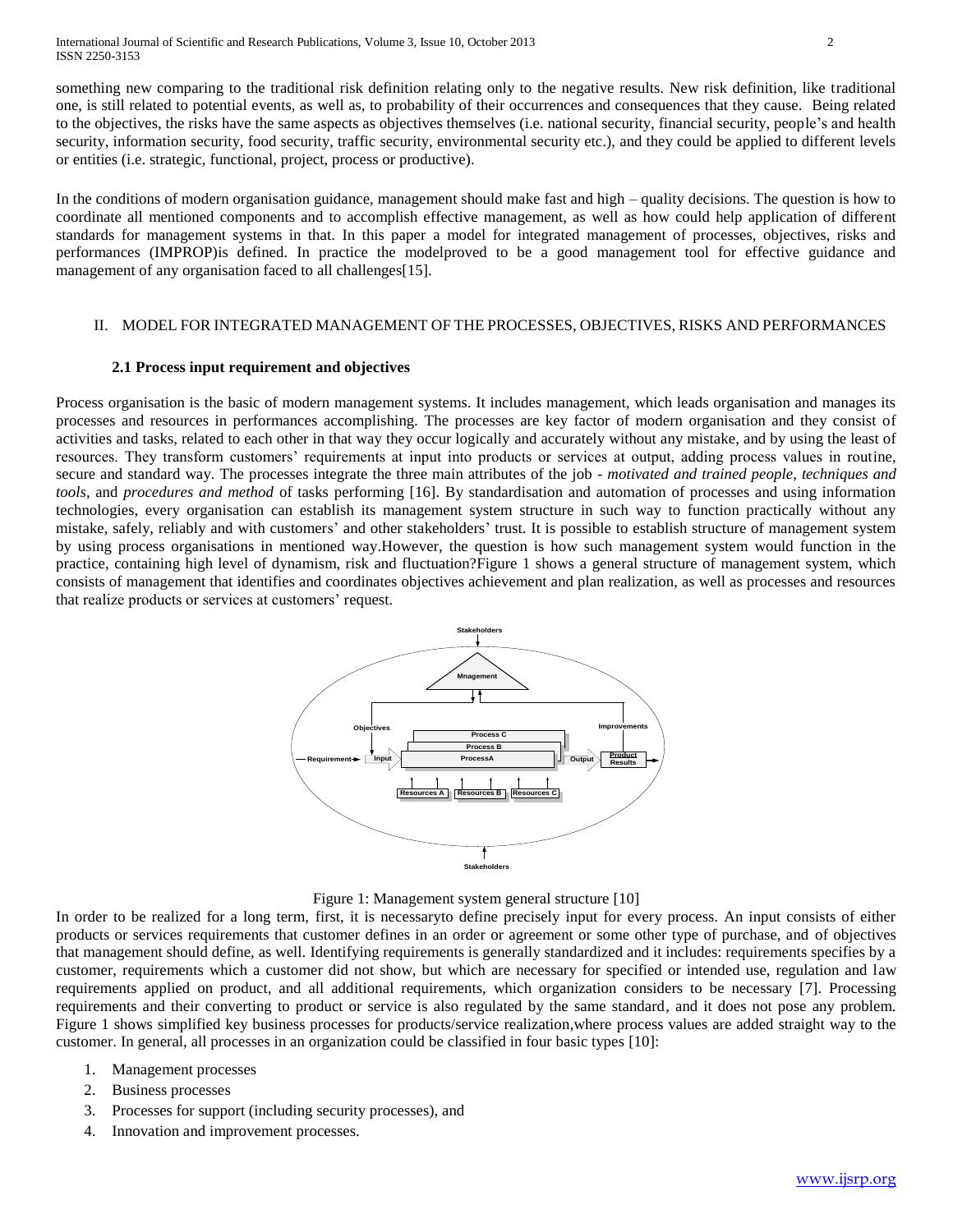Establishing and processing objectives is more complicated problem than establishing and processing requirements. While requirements are oriented to present, at particular projects or products/services, the objectives are oriented to the future, intended results, new products/services, higher business performances, etc. The objectives are defined by management, based on the established vision, mission, and value, or organization policy. All of these strategic management components must be based on present and future expectations of all stakeholders – customers, owners – shareholders, employees, partners and society, as well as, on assessment of internal and external conditions.

In the 50's, Peter Drucker developed management by objectives (MBO)system [13], which attracted great attention. In spite of the fact that this method was not structuredin detail, it defined objectives management concept and significantly influenced this approach to be applied at many organisations' management systems. At the beginning of 1990's this method was significantly adjusted and structured by development of today well known Balans Scorecard (BSC) method [14], used in many organizations with great success. Unlike traditional orientation at short-term profits and financial business perspective, the BSC includes the three additional categories of measuring from non – financial perspectives, such as: customers' satisfaction, internal business process, and learning and growth. Besides these business perspectives,the BSC includes four strategic processes for establishing relationship among strategic objectives and business performances, as well as twenty additional perspectives.

The authors developed an original IMPORP (**I**ntegrated **M**anagement of the **P**rocesses, **O**bjectives, **R**isks and **P**erformances) model and applied it in more than ten organizations, which already have been using the QMS according to the ISO 9001 standard [9]. This model consists of one process with ten unique aspects or objectives and performances perspectives. This model is proved to be applied in every organization [15].

# **2.2 Integrated management process of the objectives, risks and performances**

Final result greatly depends on accuracy and integrity of defining objective coordinates. Therefore, it is very important to define comprehensively objective's coordinates and verify relationship between objective and risk to which it is exposed.Every objective must be determined by the three following basic dimensions [11]:

- *Performances dimension,* which represents intended levelof result, usually shown through indicators;
- *Timedimension,*when an objective should be achieved, and

l

– *Aspectsdimension* that shows stakeholders and capabilities or competition, which an objective refers to.

Intended result, which is denominator of every objective, most usually is not entirely accomplished, because of the risk factors that can occur. This is the reason why it is necessary to implement information security management system (ISMS) [1] for maintaining risk at acceptable level. The problem emergesif an accomplished result has lower performances level and exceeds deadline that happens most often because of unpredictable influence of different risk factors. Implemented ISMS is an important cohesion factor of the objectives, risks and performances management process, as it provides reliable and secure functioning of business information system and maintains operative risk at acceptable level. Being accomplished performances of processes mostly depend on acceptable risk level.Figure 2 shows dimensions of every objective and its relationship with risks and accomplished results of organisation.



Figure 2: Dimensions of the objectives and risksimpact on the achieved results

<sup>1</sup> In the ISMS standard it is defined as *information asset* that consists of *pure information* (in electronic and printed forms and software), and *phisical* and *human* asset.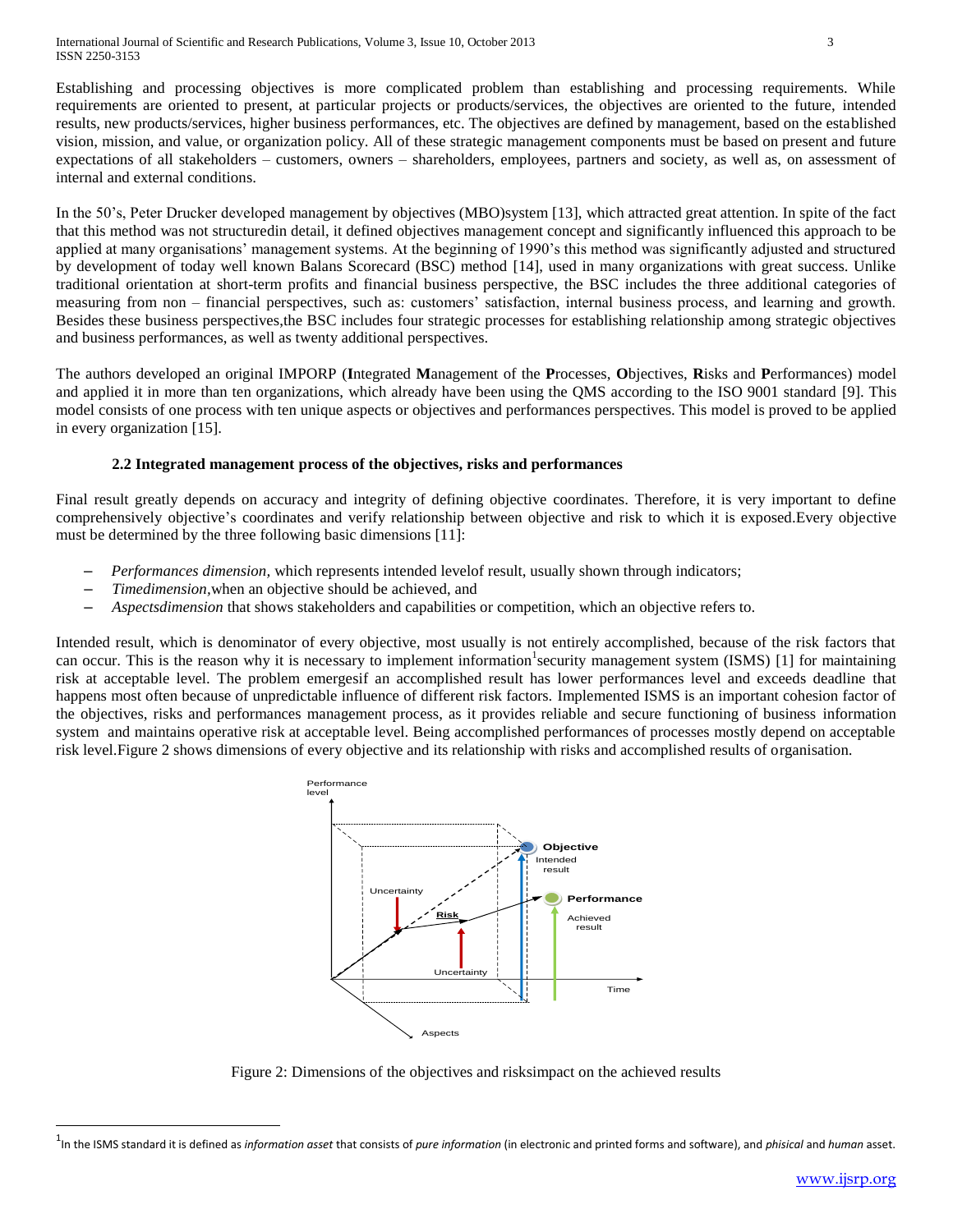In order to establish relation between objectives as intended results, and performances as achieved results, it is necessary to determine indicators as measure of results level. It is important for objectives and performances management that objective and performance indicators are identical, whenever it is possible, andaspects of identical objective and performance to be defined.In the Figure 3 unique objectives aspects, as well as organisation's key performances with identical indicators are shown. Aspects of the objectives and performances are oriented to [10]:

- a) All stakeholders that are:
	- Customers
	- Employees
	- **Society**
	- Partners, and
	- Owners or shareholders.
- b) Internal capabilities and competitiveness of organization, which include:
	- Processes and management systems
	- Resources
	- **Competitors**
	- Products and service characteristics, and
	- Environment sustainability.



Figure 3: Aspects of the objectives and performances

In the first step, establishment of objectives is performed simultaneously with establishing key performances of organization. Then, objectives indicators are defined, which are, at the same time, performance indicators, too. Planning of indicators' value is doing during defining organization's objectives. For every indicator assessment and risk treatment should be done, too.Monitoring of indicators is doing during performances achievement in product/service realisation through regular activities. Improvement of the indicators values and objectives themselves is based on accomplished performances in the observed period of organization's business operation. So, the Deming's PDCA circle that depends on objectives (strategic, tactic, operative) time dimension is achieve.

Process of objectives deployment at all organizational levels, functions and processes (see Figure 4) is integrated into process of making and monitoring of annual business plan realisation. The process is developed as result of enlargement of quality management focus from quality systems compliance with standard requirements, to continuous achievement of organization objectives for all stakeholders. The key parts of objectives management process are as follows [10]:

- a) *Defining general strategic objectives* at the level of whole organization based on statements of vision, mission and policy, and oriented to the all aspects for the period of four years.
- b) *Defining tactic goals*for the entire organization within an annual business plan. These goals show strategic objectives' elaboration, adjusted for specific year. They contain financial and non financial objectives for entire organization with realistic and measurable indicators of organizational progress.
- c) *Progress indicators determination* for each objective/goal that should be,as much as possible, identical with internal capacity performance indicators and organization's competitiveness (processes, resources etc.), and indicators of these processes results (products, services, financial results) oriented to stakeholders.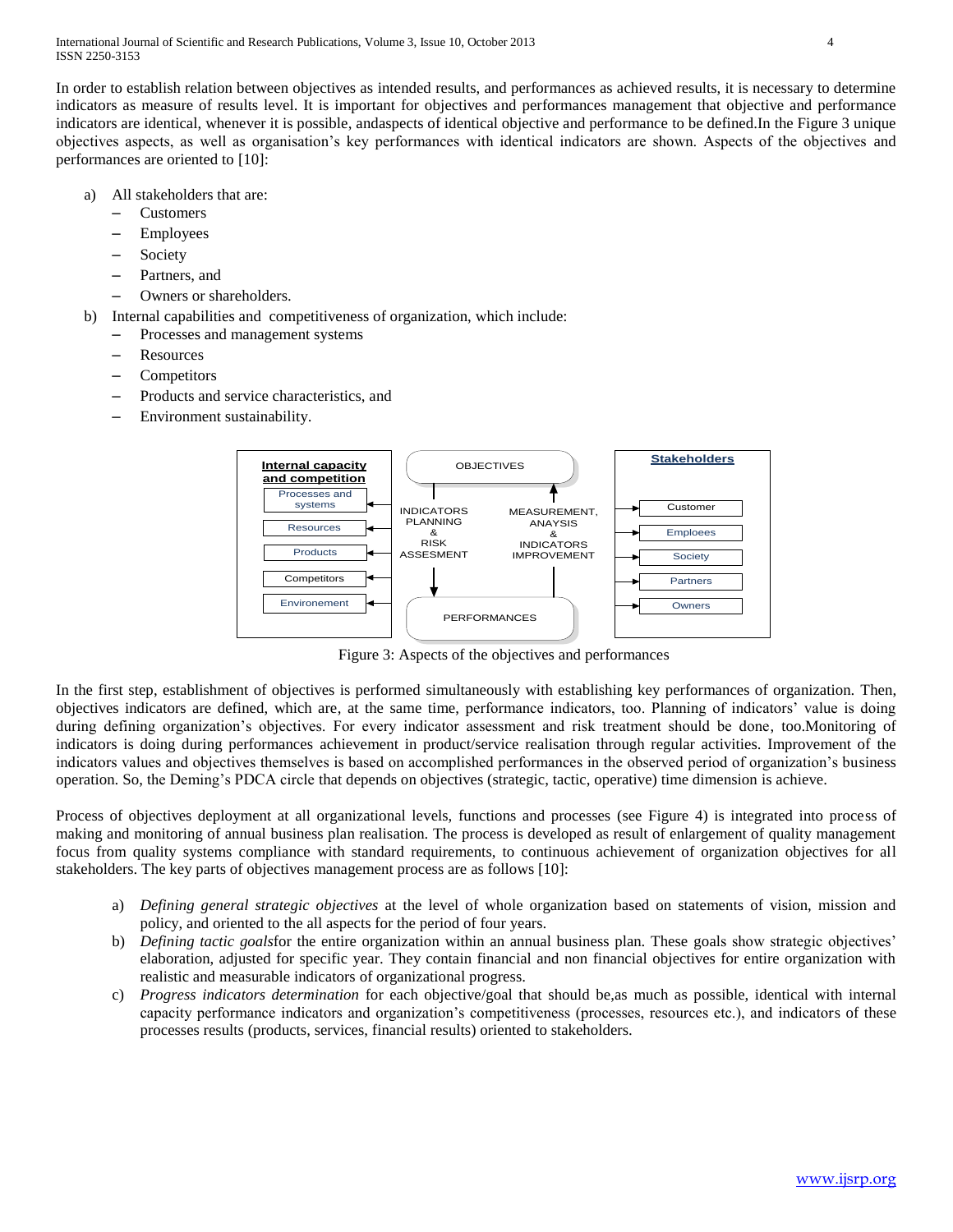

Figure 4: Process of quality objectives deployment

- d) *Objectives deployment* for functions and all levels of entire organization is done by transferring tactic goals to operativetargetsfor each sector and process, together with accurate progress indicators. In this activity objectives could be additionally split up, according to key performances of specific organizational entity, and its processes and products.
- e) *Determining plans* for objectives achievement represents an activity in the objectives management process in which process owner determines for every indicator:
	- Activities for achieving objectives
	- Activity owner responsible for objectives' realization
	- Strategic risks for achieving objectives
	- Adequate strategic responses and measures for risks mitigation
	- Activities and measures of deadlinesrealization
	- Financial and other required resources.

Figure 5 shows activities plan for objectives achievement. The objective in Figure 5 is defined with the two indicators. For every objective indicator there are two strategic activities with required resources for objective achievement. For every strategic activity risk factorsthat could influence objective achievement should be assessed,. In the first step risk identification is performed. Number of risk factors may be bigger or less than, or equal to the number of strategic activities. In this case five risk factors are identified where some risks are common for many strategic activities. In next step, risk assessment level is determined, by which a basic for evaluating and estimating risks is created. Evaluation helps to make decisions for risks treatment.



Figure 5: Planningachievement of objectives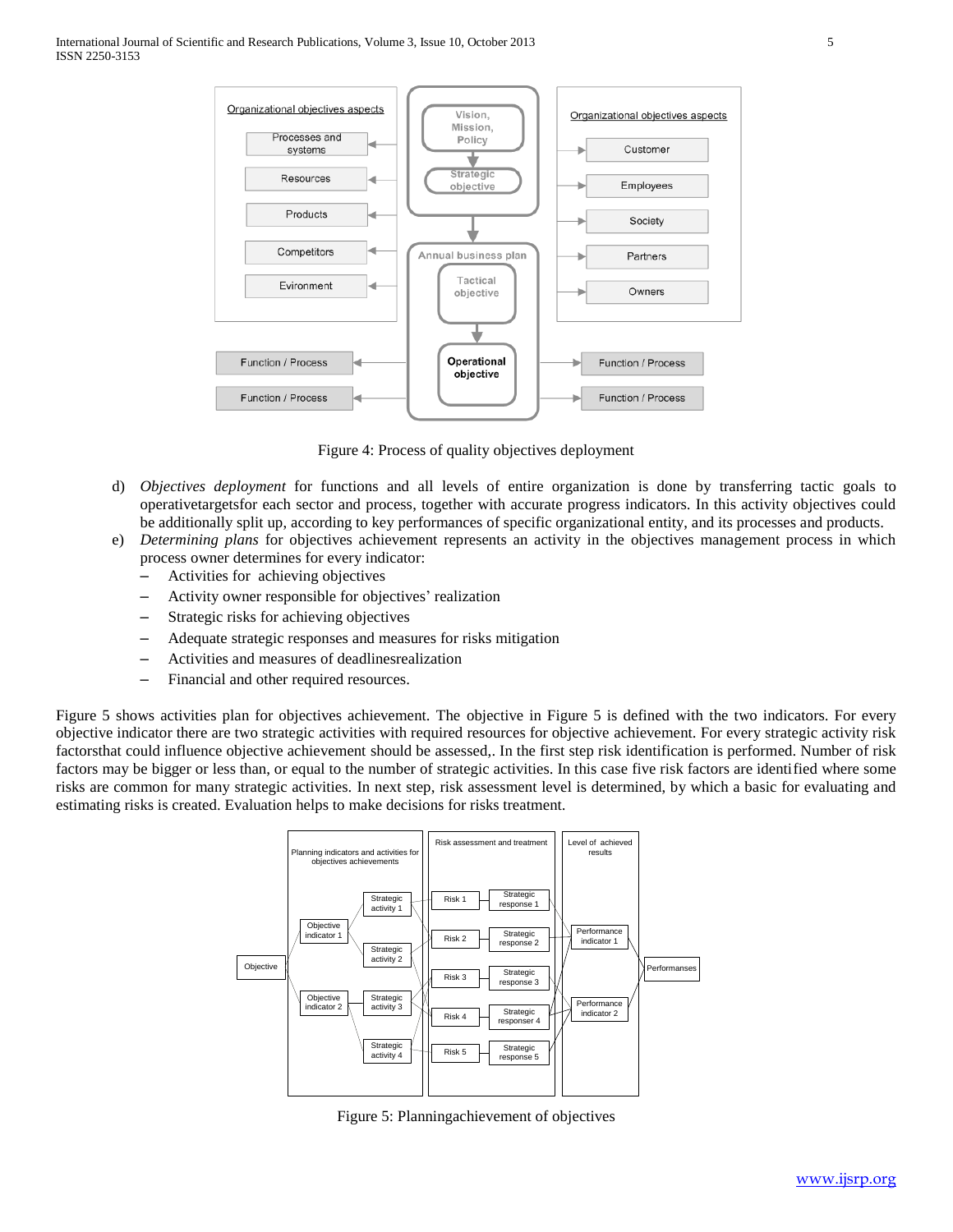Depending on risk assessment results, strategic responses and measures should be determined for appropriate risk treatment that may include [4]:

- *Avoiding risk*, like not initiating planned strategic activity
- *Increasing risk*, when it could lead up to new initiatives for improvement,
- *Eliminating risk causes*, such as vulnerabilities,
- *Changes of risk likelihood and consequences*, e.g. by reducing exposition to threats,
- *Distribution or sharing risk* with stakeholders (contractors, financial institutions etc.).
- f) *Monitoring of objectives achievement* can be done by measuring and keeping track of data, which are used for confirming performance indicators, during regular operative activities in product realization.
- g) *Objectives achievement analysis* is performed by creating SPC Statistic Process Control graphic analysis of relations between progress of planned objectives indicators, and level of achieved performance indicators results.Effectiveness of objectives achievement counts as ratio of achieved to planed results. If decreasing of specific indicator is planed, effectiveness is counted as ratio of planed to achieved results [12].
- h) *Qualitative review and objectives improvement* is done by management, as a part of regular analysis of business plan quantitative markers achievements. During this review, improvements of objectives are identified as input for next business plan.

# **2.3 Management system standardization**

Management system standardization is becoming main question of organization functioning in twenty first century. Beside organization owners, whose priorities are profit and fastest return of capital investment, the different stakeholders (such as: customers, community, employees, suppliers and government) put higher pressure and set requirements to organizations in an organized way. They intended to adjust their management systems according to various standards, and to be sure in advance that they will fulfil their requirements and expectations.

Certification of different management systems according to international standards is becoming organizations' priority. The most important standards for management systems and standards for their effective support, as well as related stakeholders are shown in Table 1.

| Management system / support for effectiveness                             |                                                                                    | <b>Standard</b>      | <b>Stakeholders</b>   |  |
|---------------------------------------------------------------------------|------------------------------------------------------------------------------------|----------------------|-----------------------|--|
| <b>Abbreviations</b>                                                      | <b>Name</b>                                                                        |                      |                       |  |
| Standards for management systems to certification                         |                                                                                    |                      |                       |  |
| <b>QMS</b>                                                                | <b>Quality Management System</b>                                                   | ISO 9001:2008        | Customer              |  |
| <b>EMS</b>                                                                | <b>Environmental Management System</b>                                             | ISO 14001:2004       | Community             |  |
| <b>OHSMS</b>                                                              | Occupational Health and Safety Management System                                   | OHSAS 18001:2007     | Employees             |  |
| <b>FSMS</b>                                                               | Food Safety Management System                                                      | HACCP/ISO 22000:2005 | Customer              |  |
| <b>FMS</b>                                                                | Financial Management System                                                        | Sarbanes – Oxley Act | <b>Shareholders</b>   |  |
| <b>ISMS</b>                                                               | <b>Information Security Management Systems</b>                                     | ISO/IEC 27001:2005   | <b>Shareholders</b>   |  |
| <b>SMS</b>                                                                | <b>Security Management Systems</b>                                                 | ISO/PAS 28000:2005   | Shareholderscommunity |  |
| CTCL                                                                      | General requirements for the competence of testing and<br>calibration laboratories | ISO / IEC 17025:2005 | Customer              |  |
| <b>ENMS</b>                                                               | <b>Energy Management Systems</b>                                                   | ISO 50001:2011       | Customers community   |  |
| <b>RTS</b>                                                                | Road Traffic Safety Management Systems                                             | ISO 39001:2012       | Customers community   |  |
| Support standards for common affectivity of integrated management systems |                                                                                    |                      |                       |  |
| <b>GSR</b>                                                                | Guidance on Social Responsibility                                                  | ISO 26000: 2010 (*)  | <b>Stakeholders</b>   |  |
| <b>MSSO</b>                                                               | Managing for the sustained success of an organization                              | ISO 9004:2009 (*)    | <b>Stakeholders</b>   |  |

Table 1: Standards for management systems and their effective support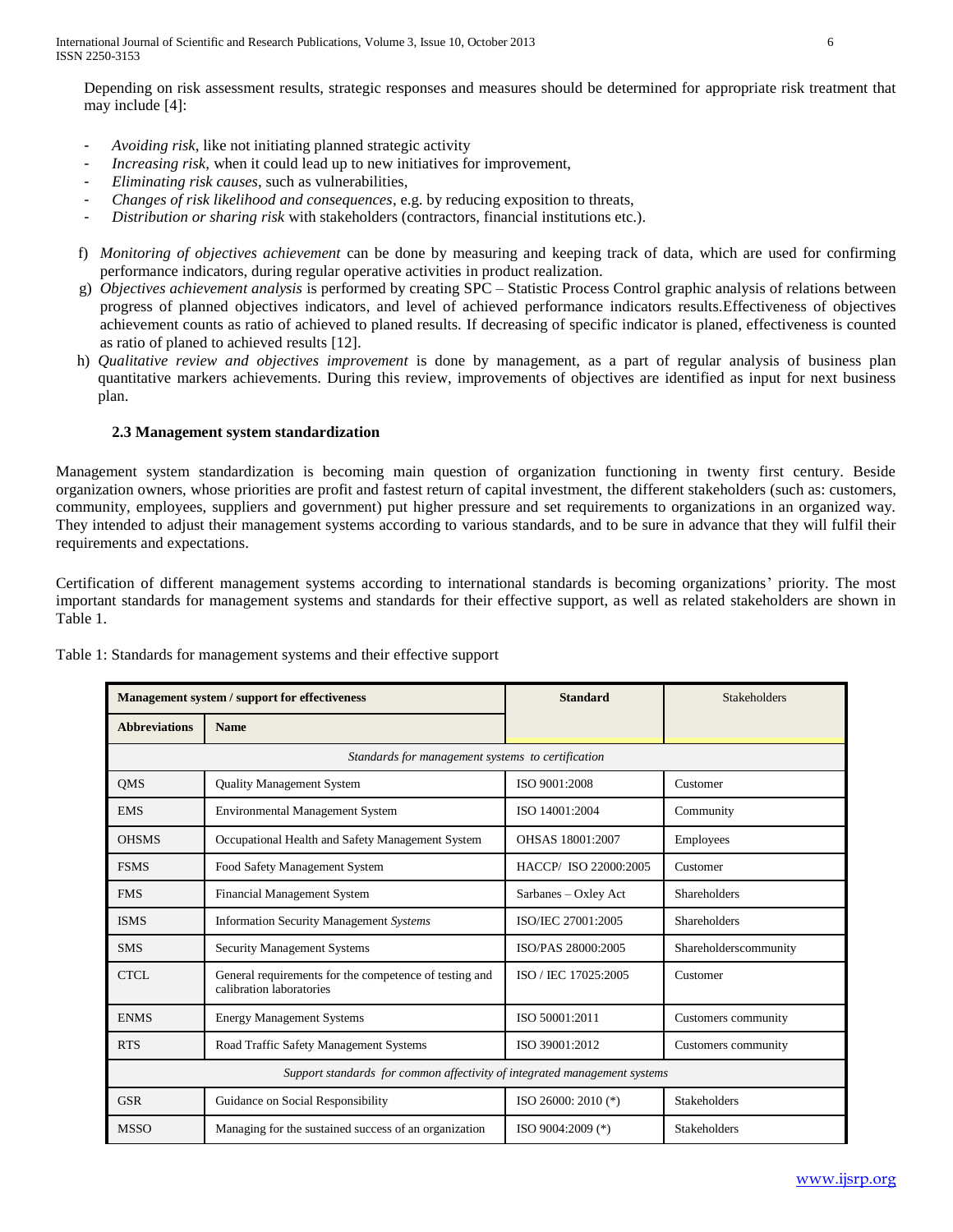| <b>Management system / support for effectiveness</b> |                                 | <b>Standard</b>      | <b>Stakeholders</b> |
|------------------------------------------------------|---------------------------------|----------------------|---------------------|
| <b>Abbreviations</b>                                 | <b>Name</b>                     |                      |                     |
|                                                      | — A quality management approach |                      |                     |
| <b>RM</b>                                            | <b>Risk Management</b>          | $ISO 31000:2009$ (*) | <b>Stakeholders</b> |

# III. STRUCTURE OF THE MODEL FOR INTEGRATED MANAGEMENT

Integration of all mentioned management systems with current systems in organization into an operative management system has major significance for their managers. Effectiveness of every management system is measured by their objectives achievement level. Purpose of every mentioned management system is to define management methodology of:

- Policy and particular system objectives;
- Risks which influence objectives achievement, and
- Processes and resources which are appropriate for fulfilling stakeholders' requirements, needs and expectations.

Figure 6 shows functional structure of integrated management system, which provides application of IMPROP model, shown in figures 3, 4, 5.



Figure 6: Functional structure of the integrated management system model

By establishing individual management systems according to appropriate standards that are shown vertically in Figure 6, a structure of partial management systems is defined, as fallowing:

- QMS, according to ISO 9001 standard intended for defining processes for input transformation and adding product value, and for risk non-conformance prevention (treatment), and for confirmation and realization of quality objectives.
- EMS, according to ISO 14001 standard, purposed for environment risk prevention (treatment) and environment objectives and program determination and realization.
- OHSMS, according to OHSAS 18001 standards, made for occupational health and safety risk prevention (treatment), as well as occupational health and safety objectives and program determination and realization..
- FSMS, according to ISO 22000 standard, made for food safety risk prevention (treatment) and determination of objectives and HACCP plans for food safety.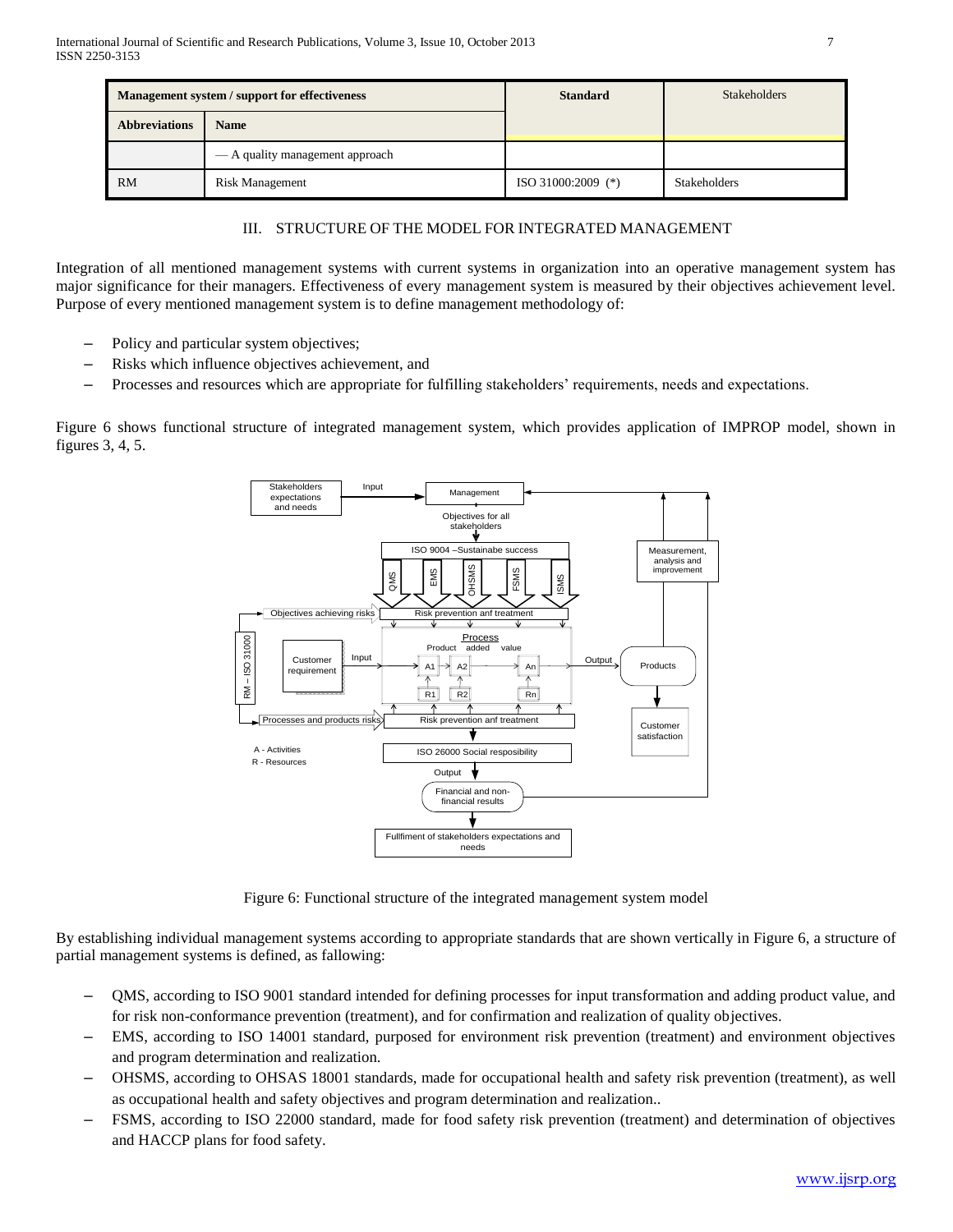International Journal of Scientific and Research Publications, Volume 3, Issue 10, October 2013 8 ISSN 2250-3153

– ISMS, according to ISO/IEC 27001 standard made for information security risk prevention (treatment), and determination of information security management system objectives and programs etc.

Customers' requirements, as routine activities, are inputs in process, and for objectives defining they are needs and expectations of stakeholders that management must identify. Similar to it, the process outputs to customers are products and services, and to other stakeholders whose results are performances of achieved objectives can be defined.

Using standards, which are shown horizontally in Figure 6, provides unique methodology establishmentfor common and balanced effectiveness of integrated management systems, so that:

- ISO 9004 standard provides guidance for organizations support to achieve sustainable success in satisfying their customers and other stakeholders' needs and expectations, through balanced objective achievement of integrated management system, as a whole,
- ISO 31000 standard provides common approach and support to standards of different management systems that deal with specific risk aspects,
- ISO 26000 standards help to organizations for establishment of social responsibility objectives that contribute to sustainable development.

Using IMPROP model is possible in the case of using one or more management system standards. Standards for management system effectiveness support are complementary among themselves and it is recommended to use them simultaneously. It is especially important to emphasize significance of team work in application of this model, because multidisciplinary experience and creativity as result of exchanged views are required.

# IV. CONCLUSION

In searching for quick answers, because of changes in environment, modern management is obliged to continuously raise performances level of its organization. The managers must make strategic and operative plans and decisions at the same time, too. However, requirements for quality and reliability need standardization of not only products but also management system itself. Thesearenot small challenges for the management'sactivities.

The IMPROP model, presented in this paper, joins all requirements faced to managers in methodological terms and provides input to integrated and simultaneous management of the processes, objectives, risks and performances. This model can be integrated into structure of any standardized management system according to international standards, such as: ISO 9001, ISO 14001, ISO 27001 etc.

It is generally accepted that integration of individual management system structure itself, in the terms of responsibility, documents, audits, review etc., is already very well known fact. The IMPROP model goes one step ahead and establishes unique and balanced effectiveness of integrated management systems and management system as a whole, using standards for sustainable success, social responsibility and risk management.The results of the IMPROP model application in different organizations using existing infrastructure and practice of drafting and monitoring business plan, proved to beeffective management method for any organization[9], [10], [11], [12] and [15]. This model has been created as an open system in which specific objectives and performances of the organization can be included optionally.

## **REFERENCES**

- [1] International Standard ISO/IEC 27001, First edition*, Information technology — Security techniques — Information security managementsystems — Requirements***,** 2005-10-15.
- [2] International Standard ISO/IEC 27002:2012, Second Edition, *Information technology — Security techniques — Code of practice for information security management*, 2012.
- [3] International Standard ISO/IEC 27005:2008, *Information Security Risk Management*, published, 30 June 2008.
- [4] International Standard ISO/IEC 31000:2009, *Risk management — Principles and guidelines*, 2009.
- [5] International Standard ISO/IEC 39001:2012, *Road traffic safety (RTS) management systems — Requirements with guidance for use*, 2012.
- [6] International Standard ISO/IEC 9000:2005, *Quality management systems. Fundamentals and vocabulary*, 2005.
- [7] International Standard ISO/IEC 9001:2008 *Quality management systems — Requirements*, 2008.
- [8] International Standard OHSAS 18001:2007, *Occupational health and safety management systems*, Requirements, 2007.
- [9] M.Heleta, A.Heleta-Milošević, *Integration of organisational objectives and key performances*, International Convnention on Quality, JUSK ICQ, Beograd, 2010.
- [10] M.Heleta, "*Design of quality management system*", SingidunumUniversity, 2012.
- [11] M.Heleta, ―*TQM – Excellence model andintegrated management systems‖,* Zavod za izdavanje udžbenika, Beograd, 2010.